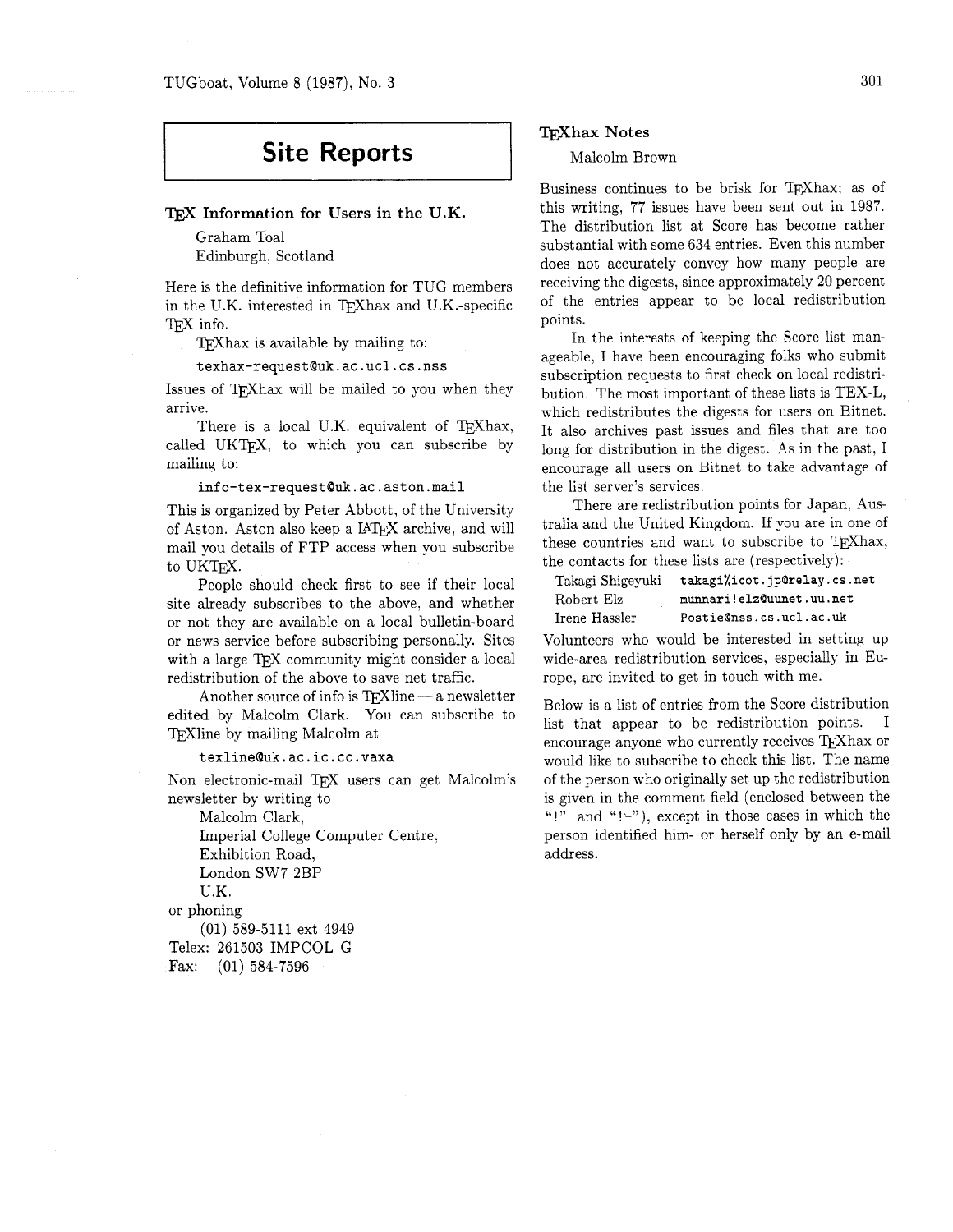| "apollo!texhax-list"@EDDIE.MIT.EDU,                                   | ! Rob Stanzel (MIT) !-                                      |
|-----------------------------------------------------------------------|-------------------------------------------------------------|
| "harvard!adelie!TeXhax"@harvard.harvard.edu,                          | ! Barry Burke !-                                            |
| "mcvax!olsen!texhax-dist"@seismo.CSS.GOV,                             | ! Bill Kelly !-                                             |
| "mcvax!ukc!praxis!texhax"@seismo.CSS.GOV,                             | ! Tim Rylance !-                                            |
| "ucsbcsl!tex-hax"@UCBVAX.BERKELEY.EDU,                                | ! Ed Sznyter !-                                             |
| "ukma!texhaxuk"@anl-mcs.arpa,                                         | ! David Herron !-                                           |
| ARI_TEX@ari-hq1.arpa,                                                 | ! Elizabeth Gayman !-                                       |
| BB_TEXHAX',M_DSAVX1',SLB-DOLL.csnet@RELAY.CS.NET, ! C. Scott Willy !- |                                                             |
| bbd-texhax@NRL-AIC.ARPA,                                              | ! Navy Center Applied Res AI !-                             |
| bboard.texhax@R20.UTEXAS.EDU,                                         | ! Univ. of Texas bboard !-                                  |
| BCO-TeXhax@BCO-MULTICS.ARPA,                                          | ! Rick Kissel !-                                            |
| dist-texhax@LOUIE.UDEL.EDU,                                           | ! Univ of Deleware bboard !-                                |
| gate-texhax@rochester.arpa,                                           | ! Tim Becker !-                                             |
| incoming-texhax@SAIL.STANFORD.EDU,                                    | Joe Weening !-                                              |
| Incoming-TeXhax@GSB-WHY.STANFORD.EDU,                                 | !!-                                                         |
| INCOMING-TEXHAX@sumex-aim.stanford.edu,                               | ! SUMEX bboard !-                                           |
| info-tex%germany.csnet@RELAY.CS.NET,                                  | ! Jochen Grobholz !-                                        |
| info_tex%sask.BITNET@WISCVM.WISC.EDU,                                 | ! Dave Emigh (Saskatchewan) !-                              |
| infotex%LLL.DECNET@LLL-ICDC.ARPA,                                     | ! Mark Stewart !-                                           |
|                                                                       |                                                             |
| INFOTeX%UBVMSA.BITNET@forsythe.stanford.EDU,                          | ! bboard SUNY Buffalo !-                                    |
| isi-texhax@A.ISI.EDU,                                                 | ! Sam DelaTorre USC bboards !-<br>$\mathbf{1}$ $\mathbf{1}$ |
| LOCAL-TEXHAX@USC-ECL.ARPA,                                            |                                                             |
| ML_TEXHAX',math.waterloo.edu@RELAY.CS.NET,                            | ! John Sellens !-                                           |
| nu-texhax%northeastern.edu@relay.cs.net,                              | ! Dave Glaubman !-                                          |
| Sierra-TeXhax@sierra.stanford.edu,<br>bboard at Stanford !-           |                                                             |
| tex-hax%corwin.ccs.northeastern.edu@relay.CS.NET,                     | ! Pedro de Rezende !-                                       |
| tex-hax@rti.rti.org,                                                  | ! Mike Shaddock !-                                          |
| tex-list.lsu@RELAY.CS.NET,                                            | ! Louisiana Sate U !-                                       |
| TeX%CRNLNS.BITNET@forsythe.stanford.edu,                              | ! G Wood Wilson Lab Cornell !-                              |
| tex%CS.BROWN.EDU@relay.cs.net,                                        | ! John Bazik<br>$\frac{1}{2}$                               |
| tex%garfield.mun.cdn%ubc.csnet@RELAY.CS.NET,                          | ! Vincent Gogan !-                                          |
| tex%searn.bitnet@WISCVM.WISC.EDU,                                     | ! Jacob Palme !-                                            |
| TeX@CS.COLUMBIA.EDU,                                                  | ! Columbia bboard !-                                        |
| tex@HI-MULTICS.ARPA,                                                  | ! David Bergum !-                                           |
| tex@MIMSY.UMD.EDU,                                                    | ! UMaryland College Park (bbd) !-                           |
| tex@Venus.YCC.Yale.EDU,                                               | ! Joel Young !-                                             |
| tex_people@citi.umich.edu,                                            | ! !-                                                        |
| TeX_People@um.cc.umich.edu,                                           | ! UofM and TeXtset !-                                       |
| texdst%BROWNVM.BITNET@forsythe.stanford.edu,                          | ! Peter DiCamillo Brown dist !-                             |
| TEXHAX.UMASS@RELAY.CS.NET,                                            | ! U of Mass bboard !-                                       |
| texhax-bboard@ads.arpa,                                               | !!-                                                         |
| texhax-dist@bu-cs.bu.EDU,                                             | ! Phil Budne Boston U !-                                    |
| texhax-dist@sei.cmu.edu,                                              | ! Pat Barron !-                                             |
| texhax-dist@SYSTEMS.CS.CORNELL.EDU.                                   | ! Hal Perkins !-                                            |
| texhax-incoming%tilde%ti-csl.csnet@RELAY.CS.NET,                      | ! Joe Ramey !-                                              |
| texhax-incoming@harvard.harvard.edu,                                  | ! Harvard dis list !-                                       |
| TeXhax-LXIRLEARN.BITNET@WISCVM.WISC.EDU,                              | ! Michale Walsh Dublin !-                                   |
| texhax-list%usl.usl.edu@RELAY.CS.NET,                                 | ! Pat Landry !-                                             |
| TexHax-local. UPenn@RELAY.CS.NET,                                     | ! U of Pennsylvania Bboard !-                               |
| TeXhax-local%SUNYBCS.BITNET@forsythe.stanford.edu,                    | ! John LoVerso !-                                           |
| TeXhax-local@ames-io.arpa,                                            | ! NASA Ames Research Center !-                              |
| texhax-local@CS.PURDUE.EDU,                                           | ! Dan Trinkle CS Dept Purdue !-                             |
| texhax-local@DECWRL.DEC.COM,                                          | ! Chris Kent !-                                             |
| texhax-news@CSL.SRI.COM,                                              | ! Rosanna Lee !-                                            |
| texhax-nic@SRI-NIC.ARPA,                                              | !!-                                                         |
| texhax-nprdc@nprdc.arpa,                                              | ! Ron Stanonik !-                                           |
| texhax-readers%carleton.csnet@RELAY.CS.NET,                           | ! Dick Brown !-                                             |
|                                                                       |                                                             |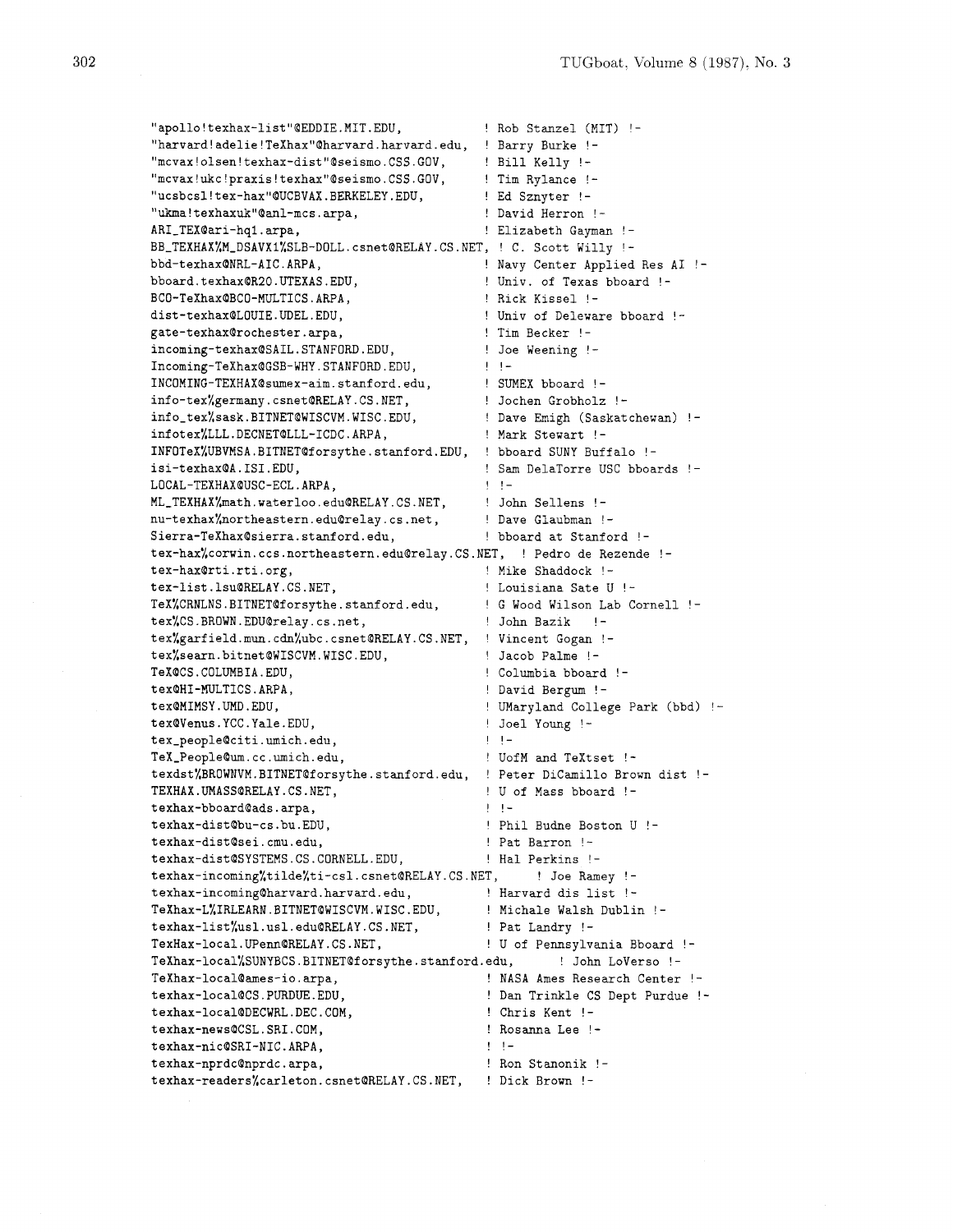texhax-redist@renoir.Berkeley.edu, texhax-yale@yale.arpa, texhax%arbortext.uucp@umix.cc.umich.edu, texhax%bboards@atrp.media.mit.edu, texhax%bugs-bunny@MC.LCS.MIT.EDU, texhax%chalmers.csnet@RELAY.CS.NET, texhax%ci-dandelion@EDDIE.MIT.EDU, texhax%cs.uiowa.edu@RELAY.CS.NET, texhax%cs.umass.edu@RELAY.CS.NET, texhax%dabzcd.decnet@ge-crd.arpa, texhax%daisy.warwick.ac.uk@Cs.Ucl.AC.UK, texhax%desdemona.tcpip@ge-crd.arpa, TeXhax%eg.ti.com@RELAY.CS.NET, TeXHAX%LiUIDA.UUCP@SEISMO.CSS.GOV, texhax%okstate.csnet@RELAY.CS.NET, texhax%okstate@RELAY.CS.NET, texhax%PFC-VAX.MIT.EDU@MC.LCS.MIT.EDU, texhax%sperry-csd.csnet@RELAY.CS.NET, texhax%ubc.csnet@RELAY.CS.NET, texhax%ubc.csnet@CSNET-RELAY.ARPA, texhax%ubc.mailnet@MIT-MULTICS.ARPA, texhax%umn-duluth.csnet@RELAY.CS.NET, texhax%use.uio.uninett@nta-vax.arpa, texhax%vdsvax.tcpip@ge-crd.arpa, texhax@a.cs.uiuc.edu, texhax@a.psy.cmu.edu, TEXHAX@ACC.ARPA, TEXHAX@BNL.ARPA, texhax@BRL.ARPA, texhax@CEEE-SED.ARPA, texhax@cs.wisc.edu. texhax@DREA-XX.ARPA, texhax@ee.ucla.edu, texhax@eecs.nwu.edu, texhax@EROS.BERKELEY.EDU, texhax@gateway.mitre.org, texhax@ipsa.arpa, TeXhax@KESTREL.ARPA, texhax@kl.gba.nyu.edu, texhax@mitre-bedford.arpa, texhax@NRL-CSS.ARPA, texhax@OSLO-VAX.ARPA, texhax@oslo-vax.arpa, TeXHAX@RICE.EDU. texhax@SALLY.UTEXAS.EDU, texhax@SRI-SPAM.ARPA, texhax@UMD5.UMD.EDU, TeXHaX@UTAH-SCIENCE.ARPA, texhaxers@csvax.CALTECH.EDU, texhaxinfo%htikht5.BITNET@WISCVM.WISC.EDU, TEXLASERXHTIKHT5.BITNET@WISCVM.WISC.EDU, texlist@CS.UCLA.EDU, texlist@entropy.ms.washington.edu, texmtg%charon.local@athena.mit.edu, uci-texhax@ics.uci.edu, XTEXHAX%VASSAR.BITNET@WISCVM.WISC.EDU,

! Jeff McCarrell !- ! Yale bboard !- ! John Buhrer ArborText !- ! MIT bboard !-  $1 - 1 -$ ! Thomas Johnsson ! Dave Watson ! ! Nancy Jensen !- ! Valerie Caro !- ! Andy Hazeltine ! ! Rob McMahon !- ! Mary Beth Renze !- ! Tim Harrison, Texas Instru !-  $! \cdot \cdot!$  $1 - 1 -$ ! Mark Vasoll Oklahoma St !- ! Mark London !- ! SperryCorp bbrdMinneapolis !-! Univ of British Columbia !- ! Marilyn Hay UBrit Columbia !- ! Univ of British Columbia !- ! Steve Miller ! - ! B Larsen (U of Oslo) !- ! Keith Decker !- ! Paul Richards !- ! Mark Ohlund !-  $1 - 1 -$ ! Graham Campbell !- ! Ballistic Res Lab MD !- ! Richard Mattis NBStandards !- ! Doug Banks !- ! bboard Darmouth, Nova S. !- ! Jim Brucker UCLA EE !- ! Jacob Gore !- ! Rick Spickelmeier !- ! William Malloy !- ! Mark Saaltink !-  $! \cdot !$   $-$ ! Ittai Hershman !- ! Mitre bboards !-  $! \cdot!$ ! U of Oslo, Norway !- ! Jens Thomassen !- ! Rice University bboard !- ! Fletcher Mattox !-  $! - ! -$ ! U of Maryland College Park !- ! Nelson Beebe !-! Michael Lichter !- ! KNoyens Tilburg UNethrlnds !- ! Teun Miijssen !- ! UCLA BBoard !- ! James King !- ! Jean Diaz !- ! Richard Johnson !- ! Vassar bboard !-